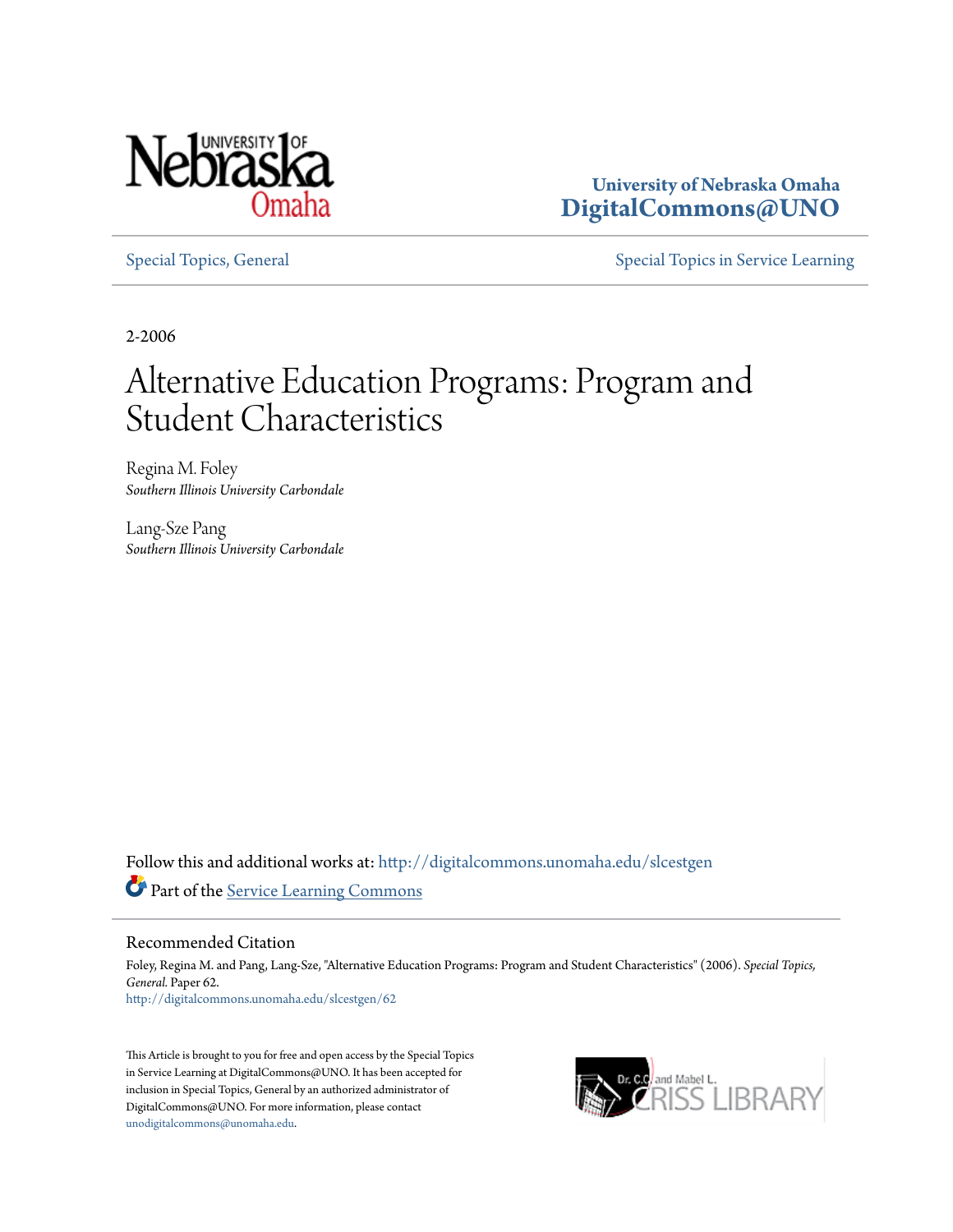

# **Alternative Education Programs: Program and Student Characteristics**

Regina M. Foley Southern illinois University at Carbondale

Lan-Sze Pang Southern Illinois University at Carbondale *Altemative education programs are often viewed as individualized opportunities designed to meet the educational needs for youth identified as at-risk for school failure. Increasingly, these programs have been identified as programs for dismptive youth who have been refen·ed from traditional schools. The purpose of this study was to examine the characteristics of the administrative structures and physical facilities of alternative education programs and to describe the student population and educational services being offered to youth attending such programs. The findings suggest programs appear to be largely sitebased programs, often operating* in *physical facilities with limited access to academic sup*ports. The student population appears to be *mostly high school students with a large portion of students identified as disabled. The general education curriculum is reported as a predominant course of study among altemative schools, supplemented with vocational education. Students appear to be provided with a number of school and community support activities. Implications* for *research and practice are discussed.* 

Within the past decade, a rise in the number of alternative education programs serving youth at-risk for education failure has been observed. In 1993-1994, 2606 alternative schools operated separately from traditional schools. A 47% (3850) increase in the number of alternative education schools was observed by the 1997- 1998 school year (Kleiner, Porch, & Farris, 2002). However, when the definition of alternative education for at-risk youth is expanded to include public alternative schools, charter schools for at-risk youth, programs within juvenile detention centers, community-based schools or programs operated by districts, and alternative schools with evening and weekend formats, the number of programs increased substantially. The National Center on Educational Statistics, for the academic year 2000-2001, reported 10,900 public alternative schools and programs serving 612,000 students were operating in the United States (Kleiner et a!., 2002).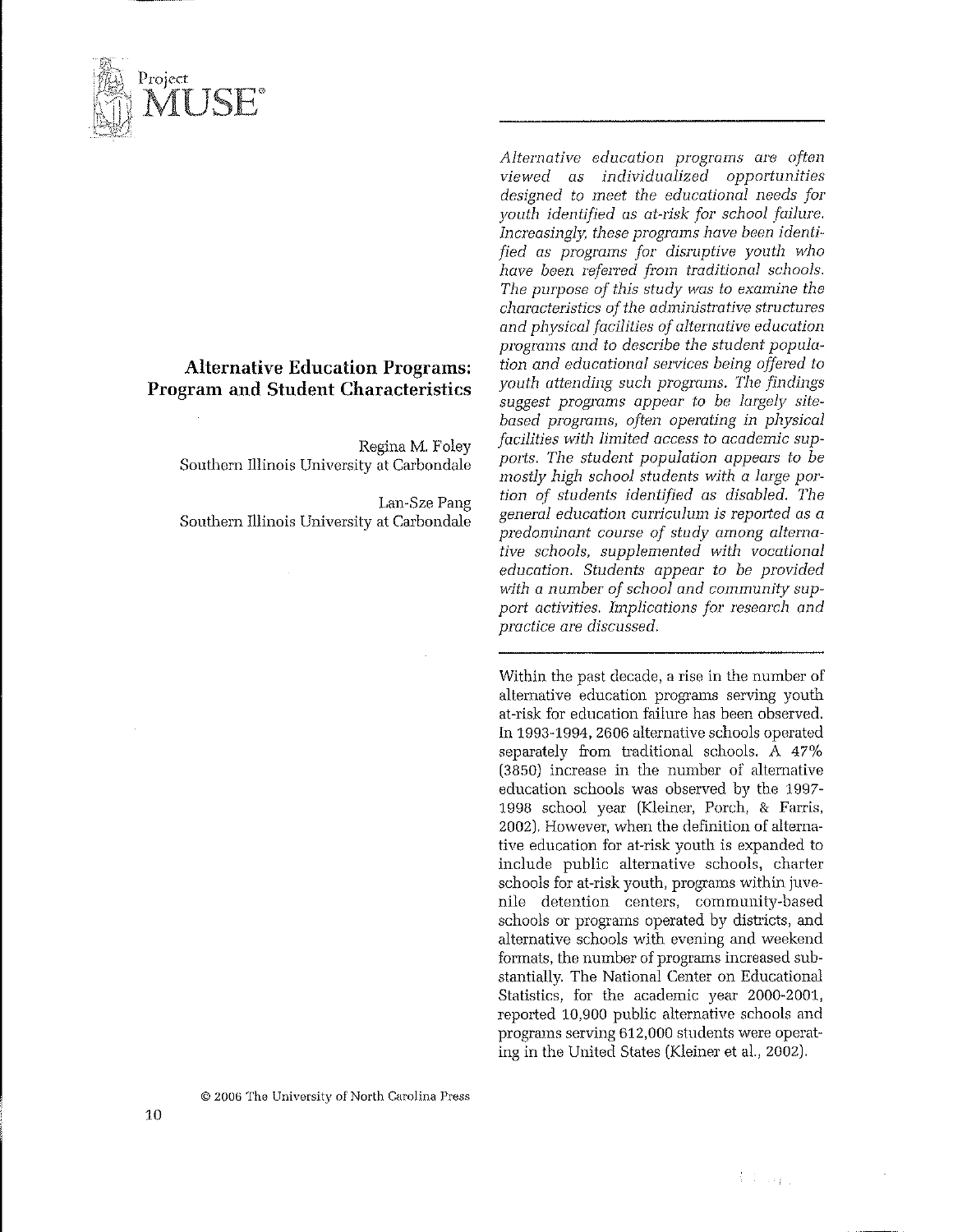**Alternative education programs are often**  viewed as individualized opportunities designed to meet the educational needs for youth identified as at-risk for school failure. More recently, these programs have been viewed as programs for disruptive youth who are experiencing difficulty in traditional schools (National Association of State Directors of Special Education, 1999). Likewise, the approaches and orientation of the programs appear to differ accordingly. Some programs emphasize a disciplinary orientation and others **focus on developing an innovative program that**  seeks to meet students' unique educational needs (Lehr & Lange, 2003). Raywid (1994) identified three categories of alternative education programs. Type I programs refer to schools of choice such as magnet schools which may have a programmatic theme for content (e.g., math, science, art), and/or instructional approaches (e.g., open grade). Type II programs are for students who have been identified as disruptive to the traditional school. These pro**grams may represent one "last chance" before**  being expelled from school. The emphasis is on behavior modification without regard for modifications of curriculum or pedagogy. The third program type, Type III, has rehabilitation/remediation emphasis. The goal is for students to return to the traditional school.

Descriptions of altemative schools and programs have suggested such programs exhibit specific structural and programming characteristics. For example, alternative education programs have often been characterized as small emollment programs. Earlier reports have suggested the student populations of programs were approximately 200 students or less (Franklin, 1992; Lange & Sletten, 2002; Paglin & Fager, 1997). Other descriptions have identified individualized instruction which meets stu**dents' unique acadernic and social-emotional**  needs as characteristic of alternative education programs (Franklin, 1992; Lange & Sletten, 2002). Third, supportive environments that strengthen relationships among peers and between teachers and students are often reported as a quality of alternative education programs (Franklin, 1992; Lange & Sletten, 2002).

**Furthermore, youth attending alternative education prograrns appear to have diverse educational backgrounds and needs. Often times, youth me referred to such programs for a variety of reasons including experiencing behavioral**  difficulties in schools, being suspended or expelled from school, being a pregnant or par**enting teen, experiencing academic failure, or**  having a disability. Youth who attend the programs have also been identified as being a member of an ethnic minority group (Lange & Lehr, 2003; Paglin & Fager, 1997; Raywid, 1994).

In Illinois, alternative education programming for youth at risk for educational failure is offered through three potential entities; local school districts, special education cooperatives, and Regional Offices of Education (ROE) of the Illinois State Board of Education. Alternative education programs of local school districts and special education cooperatives may serve both youth with and without disabilities. A number of ROEs participate in the Safe Schools Program which is a statewide system of alternative education programs for expelled, expulsion-eligible, suspended or suspension-eligible students in grades 6-12. This system was developed in response to a legislative directive to provide an alternative education system for disruptive students and, in 1997, began serving youth (Illinois State Board of Education, n.d.). In some instances, the alternative education programs of the Safe School Program and special education **cooperatives aTe cmnbined into alternative**  school programming for children and youth with and without disabilities.

Despite the history of alternative education programs, few data are available describing the governance, physical facilities, student population, educational programming, and supports being provided to students at risk for educational failure. The purpose of this study was two-fold. The first purpose was to examine the governance, funding, and physical facilities supporting alternative educational programs. A second purpose was to describe the student population and the educational and support services of alternative school programs. These data have implications for programming and evaluation-first, identification of the components of the alternative education programs

------- --------------------------------------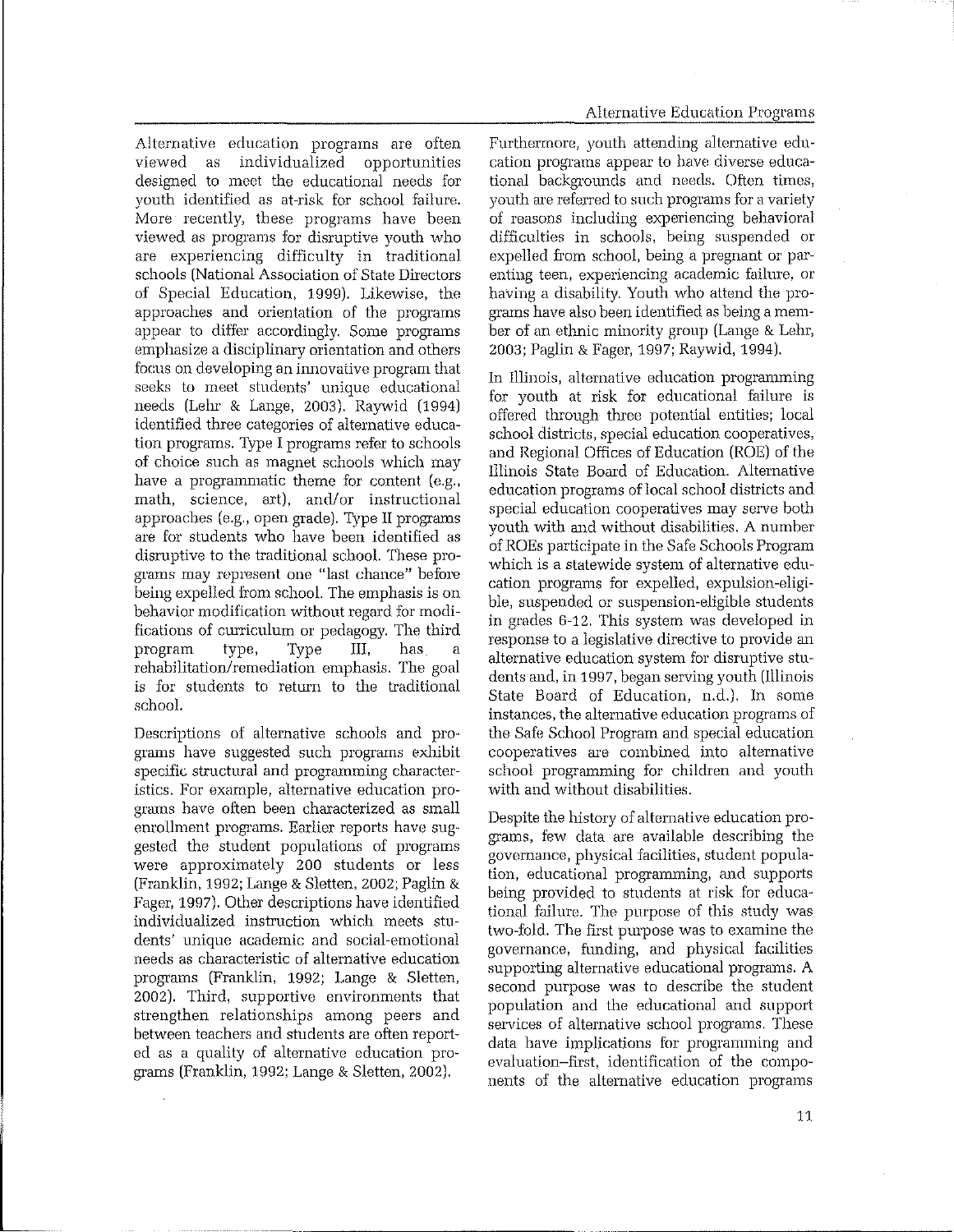**serving at-risk youth and second, to facilitate evaluation activities to enhance the effectiveness of educational programs.** 

#### **Method**

## **Subjects**

Eighty-four program directors or principals of **alternative programs were requested to describe**  the characteristics of their individual alternative education programs. The names of participants were obtained from two sources. First, 102 directors of special education as identified by the Illinois State Board of Education were contacted via e-mail explaining the purpose of the study and asking each of them to indicate whether or not they have an alternative education progrmn. If the district/cooperative had such a program, they were asked to provide the name and postal mailing address of the individual who was the program director/principal of the program. Fifteen of the directors of special education indicated alternative education programs were not provided by their districts or cooperatives. Of the remaining 88 special education directors, 45 directors provided the names and addresses of principals of alternative schools serving their cooperatives or districts.

Second, 56 superintendents of Regional Offices of Education (ROE) of the Illinois State Board of Education were also contacted by e-mail asking each to indicate whether or not they operated an alternative school program. Jf so, the superintendents were asked to indicate the name and postal mailing address of the principal of the program. Names and addresses of administrators were received from 39 of the ROEs. In addition, 10 identified administrators served programs jointly operated by ROEs and special **education cooperatives.** 

Of the identified 84 directors/principals, 50 of the individuals returned their surveys, for a return rate of 59%. Two additional surveys were returned as undeliverable by the U.S. mail service. Of the respondents,  $66\%$  ( $n = 33$ ) held Master's degrees, 22% had earned either education specialist ( $n = 2$ ; 2%) or doctorate ( $n = 10$ ;  $20\%$ ). Five  $(10\%)$  of the respondents held a Bachelor's degree.

As administrators of alternative education programs, the respondents averaged 5.30  $(SD =$ 

4.63; Range  $= 0-22$  years of experience. The teaching experience of the administrators was predominantly general education with an average of 12.61 ( $SD = 11.42$ ; Range = 1-38) years. Related to special education, the respondents indicated an average of 3.59  $(SD = 6.25;$  Range  $=$ 2-26) years of teaching experience.

*Questionnaire.* The questionnaire was designed to identify the characteristics of alternative education programs including the administration of the program, student population, educational programs, school and community supports, educational faculty and staff, and administrators' experience and educational background. The six domains of interest were identified through a 10 year literature review examining **the characteristics of alternative education programs. Frorn previous research of alternative**  education programs and program descriptions, 31 questions were developed to address six domains of interest. The final draft of the survey was sent to three principals of alternative education programs for review. Each principal was asked to review the questionnaire for clarity, appropriateness of items, and to provide suggestions for improvement. Based upon this feedback, several changes in wording and order **of items were made. However, the content of the questionnaire remained the same.** 

The final draft of the questionnaire included six domains of interest. First, program administralion, addressed the issues of administrative structure (i.e., independent program, regional program), funding sources (e.g., state appropriations, federal grants), school management approach (e.g., site-based, centralized), and quality of the facilities and accessability to **resources such as libraries and science laboratories.** 

The second domain, student population, asked participants to describe their students relative to ethnicity, gender, age range, and disability **categories. Program characteristics were of**  interest in the third domain. Specifically, the respondents were to respond to questions indicating whether their program was an open or closed campus, locale of the program (e.g., urban, rural), length of the school year, length of the school day, length of class period, availability of summer school and the length of the sum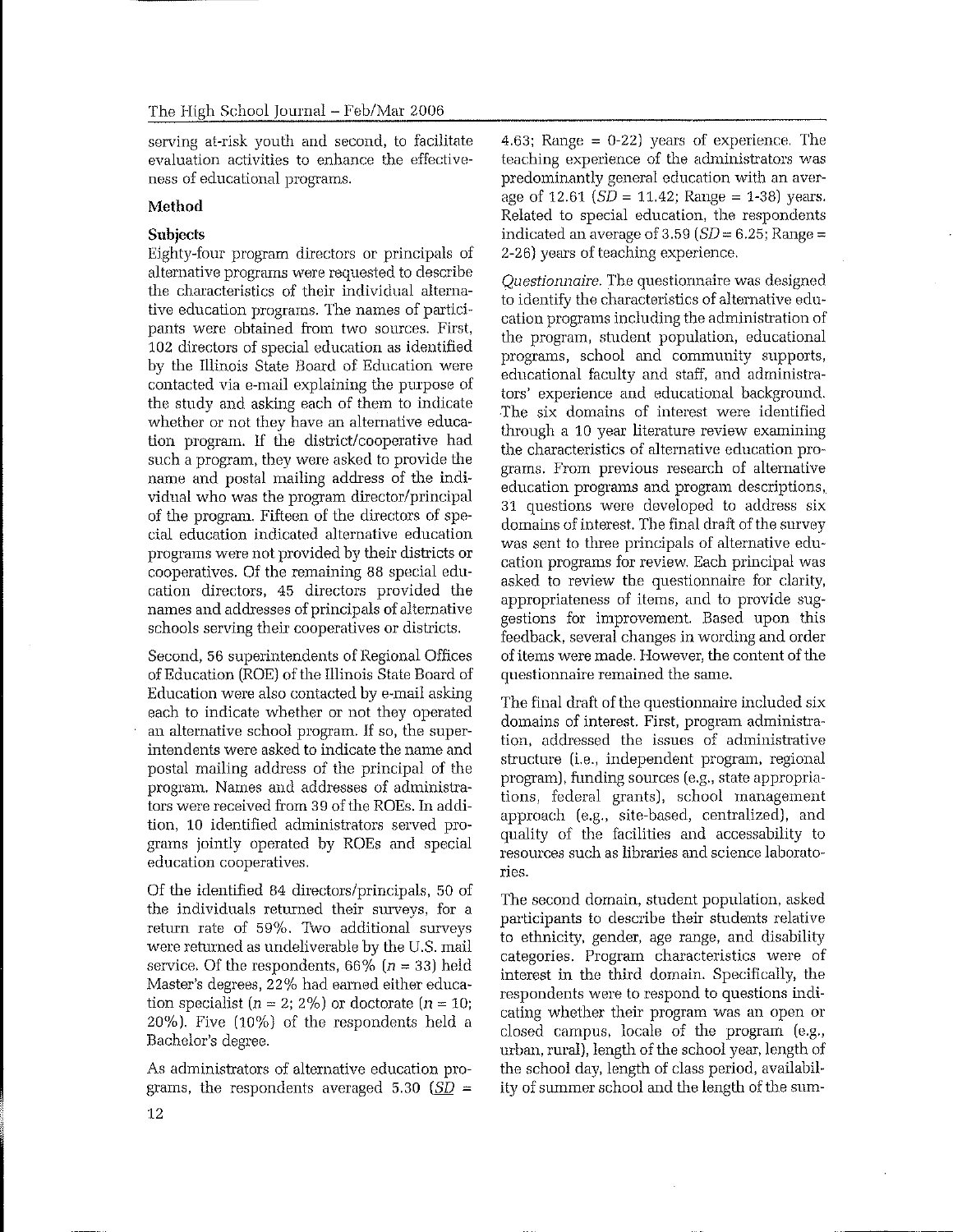mer school session, teacher-student ratio, edu**cational and functional skill prograrn offerings**  (e.g., GED, Chapter 1), and admission criteria for a student to enter the program.

Program supports comprised the fourth domain. The respondents were asked to describe the availability of program supports for **parents such as parent support groups and par**ent training, personnel supports such as para**professionals and transition specialists, and**  community supports such as community health services or service learning opportunities.

The fifth and sixth domains of interest requested descriptions of the characteristics of the instructional staff and school leadership. Specific points of interest were the number of general and special educators, number of fully certified staff and the number of paraprofessionals employed by the program. Finally, the respondents were asked to describe their academic background (e.g., degree) and to indicate **the number of years of experience as an admin**istrator, general educator and/or special educator.

*Procedures.* Each identified alternative education program administrator was sent a packet of materials which included a cover letter, questionnaire, and postage-paid addressed envelope. The cover letter stated the purpose of the study, instructions for the completion and return of the questionnaire, an assurance of confidentiality of responses, and an opportunity to receive the results of the study. The participants were provided with an e-mail address to request a copy of the results upon conclusion of the **study. The participants were given a tvvo week**  time period to complete and return the questionnaire. Three weeks after the initial mailing, a second mailing was completed with a packet of identical materials

#### **Results**

# *Administration of the Program*

*Program management.* The majority (52%) of alternative education programs were administered by the Regional Offices of Education of the Illinois State Board of Education. In addition, 22% of the programs were provided by independent school districts and 20% were operated by a consortium of school districts through

special education cooperatives. Of the reporting programs, 10 (20%) were located in rural communities, 14 (28%) small cities, 9 (18%) suburbs, and 10 (20%) urban communities. Seven (14%) of the respondents did not identify their locale.

**Alternative education programs appear to be**  funded through a variety of sources. Of programs reporting state grant funding  $(n = 32)$ , approximately 50% of the funding is provided by state grants  $(M = 52.98\%, SD = 30.35)$ . State **appropriations accounts for, on the average,**   $47.17\%$  *(SD = 29.54)* of the funding of 28 programs. Other programs are funded by local school districts  $(n = 24)$  and account for approximately one half of their funding  $(M = 51.68\%)$ ;  $SD = 32.04$ ). Other programs supplement their funding through federal grants ( $n = 20$ ;  $M =$  $20.50\%$ ; *SD* = 22.83) and community funding (*n*)  $= 4$ ;  $M = 9.25$ ;  $SD = 12.07$ ).

The predominant management approach governing alternative education programs appears to be site-based management. Over threefourths (78%;  $n = 39$ ) of the respondents indicated their programs engaged in site-based management. One fifth (20%;  $n = 10$ ) of the survey participants reported a centralized management approach is utilized for their programs.

*Program facilities.* An overwhelming majority  $(80\%; n = 40)$  of alternative education programs operate in off-campus facilities. Small percentages of programs reported utilizing the same building as traditional education programs (8%,  $n = 4$  or community colleges (2%,  $n = 1$ ). Likewise, a majority (80%,  $n = 40$ ) of the programs operate as a closed campus, meaning students are not allowed to leave and return during the school day. Eight programs (16%) reported having an open campus.

The principals rated the adequacy of the physical facilities of the program as slightly above average  $(M = 3.60; S\overline{D} = 1.03)$ . Ratings of good or excellent were assigned by 58% ( $n = 29$ ) of the principals; 26%  $(n = 13)$  reported average ratings and 16%  $(n = 8)$  issued satisfactory to poor ratings. Interestingly, in spite of above average ratings, accessibility to physical education  $(M =$ 2.98;  $SD = 1.64$ ), library  $(M = 2.15; SD = 1.25)$  and science laboratory facilities (M = 1.64; *SD* = .92)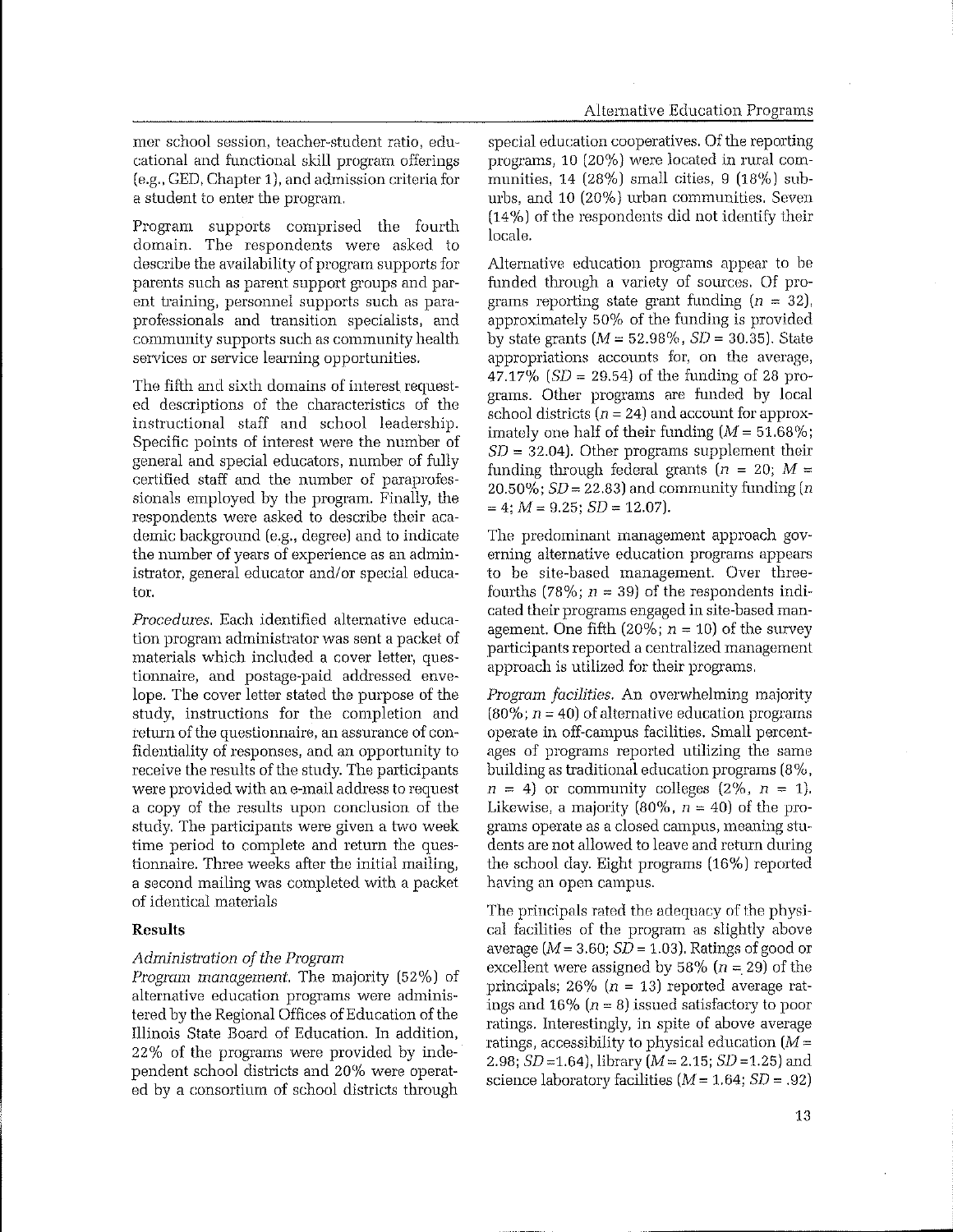were rated below average. Twenty-eight percent **of the adrninistrators reported no access to**  physical education facilities, 30% indicated some access and 40% stated above average or full access to physical education facilities. Accessibility to libraries and science laboratories appears to be more limited. Forty percent of the principals indicated their programs do not have access to a library while 12.5% reported more than average or full access to a library. Forty-eight percent of the principals reported their students have some access to a library. The **discrepancy increases for accessibility to sci**ence facilities with 70% of the principals reporting no access to science labs for their students. One-fifth of the program administrators reported some access to science facilities. An additional eight percent noted above average or full access to science lab facilities. An additional 20% of the programs also reported accessibility to other types of supports including computer labs (16%).

Program *suppozts.* One third or less of the programs actively involved or supported parents in their adolescent's education in alternative programs. Participation as an advisory committee member was a potential option for parents reported by 34%  $(n = 17)$  of the respondents. Likewise, 32% ( $n = 16$ ) of the programs prepared newsletters for their parents. Other parent support opportunities were parent support groups (24%,  $n = 12$ ), parent training (14%,  $n =$ 7), and parent-teacher associations  $(6\%, n=3)$ .

*Educational program suppozt service providers.*  The predominant educational support service providers appear to be social workers  $(74\%, n=$ 37), counselors (58%,  $n = 29$ ), paraprofessionals  $(50\%, n = 25)$ , school nurses  $(46\%, n = 23)$ , school psychologists (46%,  $n = 23$ ), and vocational educators (42%,  $n = 21$ ). Other less frequent supports included child advocates (32%;  $n = 16$ ), speech-language pathologists (28%, n  $=$ 14), transition specialists (22%, *n* = 11), clinical psychologists  $(12\%, n = 6)$ , and community counselors (12%;  $n = 6$ ). Service providers reported by less than 5% of the respondents were probation officers, truancy officers, and case managers.

#### *Characteristics of Students*

The student population of alternative education **progrmns appems to vary considerably across**  programs. The average student population of the alternative education programs is 90 students  $(SD = 90.3)$ . The size of the programs ranged from 11 to 458 students. Furthermore, the average number of male and female students was 53.6 ( $SD = 51.54$ ) and 35.5 ( $SD =$ 43.0), respectively. On the average, the most frequently reported ethnic backgrounds of students were Caucasian  $(M = 62.86\%; SD =$ 30.2%) and African-American ( $M = 31.28\%$ ; *SD*  $= 23.87\%$ ). Other ethnic groups served in alternative education programs included Hispanic  $(M = 15.07\%; SD = 1.25\%)$ , Native American  $(M = 15.07\%; SD = 1.25\%)$  $=3.68\%$ ,  $SD = 10.12\%$ , and Asian  $(M = 1.64\%$ ,  $SD = 1.25\%$ ).

Alternative education programs appear to primarily serve adolescents within age range of 12 to 21 years. Seventy-six percent  $(n = 38)$  of the program administrators reported serving youth between the ages of 12 to 21 years. Others reported serving children between the ages of 7 and 21 years ( $n = 5$ ; 10%), 11-19 years ( $n = 2$ , 4%), and 10-20 years  $(n = 2, 4\%)$ .

Youth with disabilities appear to comprise a large portion of student populations served by alternative education programs. Program administrators reported, on the average, 49.89%  $(SD = 38.99)$  of their students were identified as emotional and behavior disordered. Approximately 10% of the student populations were identified as learning disabled  $(M =$ 11.67%;  $SD = 10.85\%$ , attention deficit with hyperactivity ( $M = 13.07\%$ ,  $SD = 10.39\%$ ), and attention deficit disordered  $(M = 12.42\%$ ,  $SD =$ 13.84% ). Small percentages of youth were identified as mentally impaired ( $M = 6.39\%$ ,  $SD =$ 5.14%), communication disordered  $(M =$ 4.68%,  $SD = 4.26$ , and sensory impaired ( $M =$ 1.60;  $SD = 1.96$ ).

#### *School Program Characteristics*

**On the average, alternative education programs**  provided educational services for 177.70 days  $SD = 11.86$ , Range = 108-200 days) per academic school year. The average number of class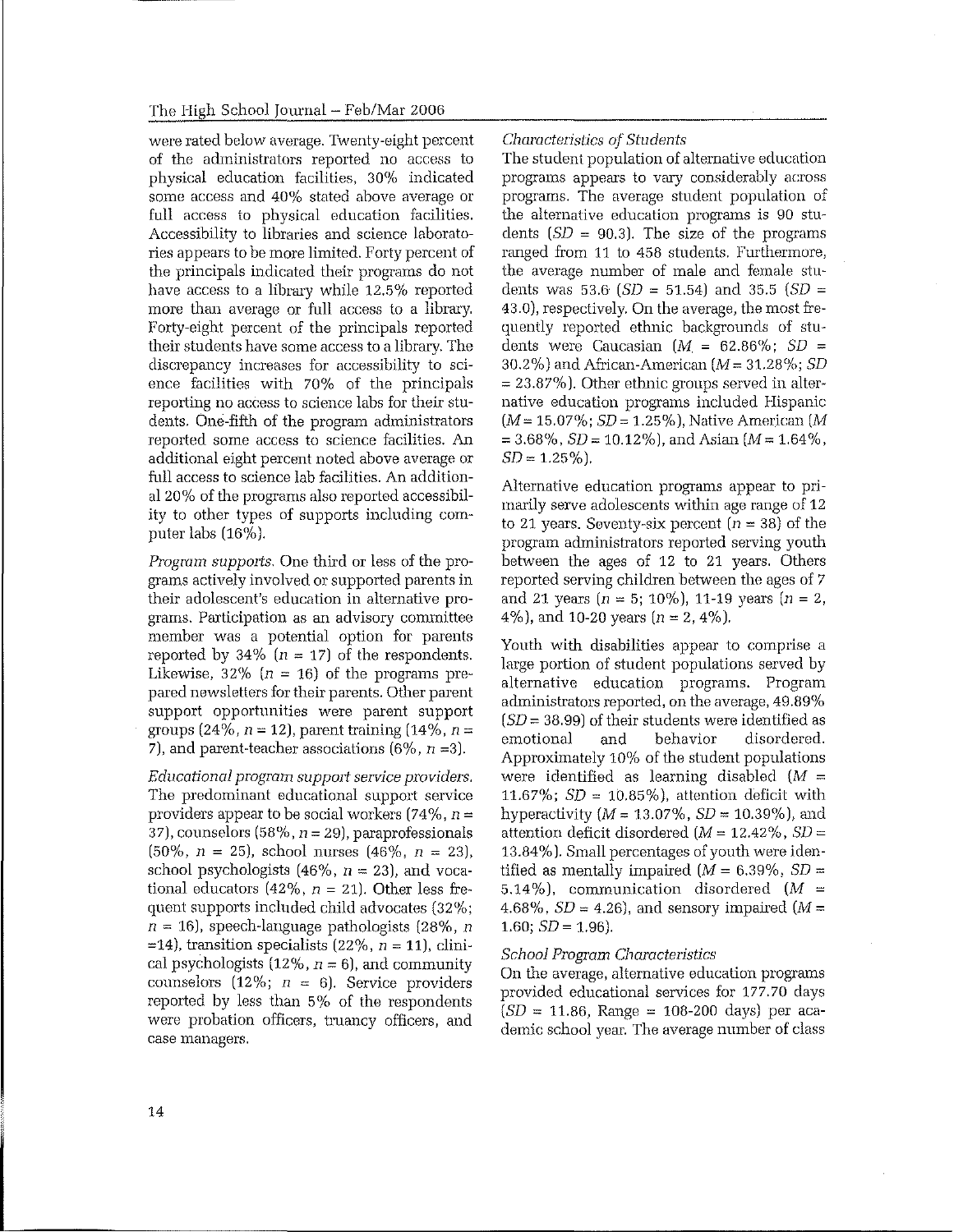periods per day was  $5.98$  ( $SD = 1.68$ ). The average number of minutes per class period was 64.65 ( $SD = 51.78$ ; Range = 0 - 310 minutes). The average length of the school day was 6.20 hours  $(SD = 1.65$ ; Range = 3 -11.50 hours). Summer school was provided by 20 (40%) programs with an average length of 24.40  $(SD =$ 9.66, Range =  $10-41$  days) school days. The average length of each school day was 5.47 hours  $(SD = 1.44$  hours; Range = 2-11.50 hours).

Multiple and diverse criteria were used to guide admission of students into alternative education programs. Table 1 provides the 10 most frequently reported criteria for admission to alternative education programs. The three most frequently identified criteria for admission to programs were history of social-emotional problems, truancy problems, and referred by home district. Other frequently reported criteria included expelled or eligible for expulsion from traditional schools, suspended from traditional school, or school dropout or potential to be a school dropout.

| Criterion                                       | $\mathbf n$ | $\frac{9}{0}$ 1 |  |
|-------------------------------------------------|-------------|-----------------|--|
| Referral by home school                         | 15          | 30              |  |
| Social-emotional/behavioral issues              | 15          | 30              |  |
| Truancy                                         | 15          | 30              |  |
| Expulsion from traditional school               | 12          | 24              |  |
| Suspension from traditional school              | 11          | 22              |  |
| Expulsion eligible from traditional school      | 10          | 20              |  |
| Academic underachievement                       | 10          | 20              |  |
| Within designated age range (e.g., 10-19 years) | 8           | 16              |  |
| Dropout                                         | 6           | 12              |  |
| Potential dropout                               | 6           | 12              |  |
| Teen parent                                     | 6           | 12              |  |

 $1$  Percentages total more than 100% as respondents had opportunity to provide more than one criterion for admission to programs.

Table 1: The Ten Most Frequently Cited Criteria for Admission to an Alternative Education Program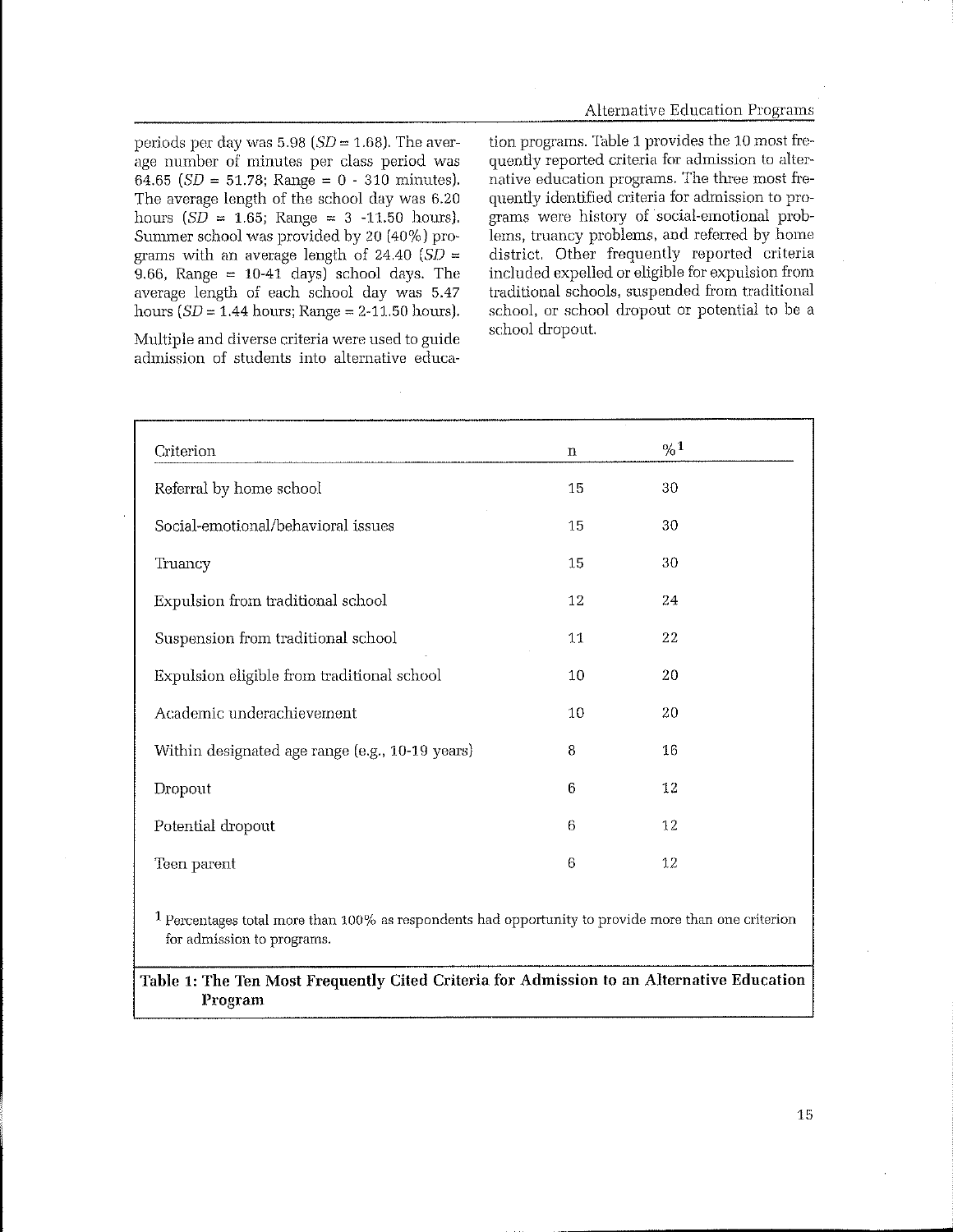**The predorninant educational program provid**ed to youth was the general education high school curriculum. Seventy-six percent  $(n = 38)$ of the programs reported delivering general education curriculum to their students. Other available programs included work readiness programs ( $n = 24$ ; 48%), vocational education (*n*  $\frac{23}{5}$  23; 46%), functional curriculum (n = 22; 44%), and General Education Development programs ( $n = 18$ ; 38% [GED]). The availability of remedial programs such as Chapter 1 or Title I reading, math and language programs is limited with two (4%) programs reporting Title I/Chapter 1 reading programs. Other programs made available to youth were life skills instruction  $(n = 4; 8\%)$ , career awareness  $(n = 4; 8\%)$ , college level coursework  $(n = 2, 4\%)$  and independent study  $(n = 2, 4\%)$ .

Alternative education programs appear to collaborate with a number of community services to support the educational needs of their students. Unfortunately, the most frequent community agency working with alternative school vouth is juvenile justice with 82%  $(n = 41)$  of the programs collaborating with probation officers. On a more positive note, 70% ( $n = 35$ ) of the programs use service learning programs and community social services. Sixty percent  $(n =$ 30) utilize community work-study programs. Community health services are accessed by 25  $(50\%)$  of the programs. Less than half of the programs seek the services of wraparound programs ( $n = 22$ ; 44%) and mentors ( $n = 17$ ; 34%). Child care services including daycare and preschool are made available to students in less than 20% of the programs  $(n = 8; 16\%)$ .

#### *Program Staff Characteristics*

Persons who hold certificates to teach general education content appear to comprise a large portion of the faculty of alternative school programs. The average number of fully certified general educators was  $6.00$  ( $SD = 7.19$ ; Range = 0 - 38). The number of fully certified special educators per program is less, averaging 2.15  $(SD = 3.76;$  Range = 0 - 15) special educators. Some programs have a number of persons who are not fully certified to teach students. The average number of persons who do not have initial or standard certificates for their area of instruction was 2.15 ( $SD = 4.32$ ; Range = 0 - 25).

**However, it appears that prograrns utilize para**professionals to support their program activities. The average number of paraprofessionals per program was 4.63 ( $SD = 5.73$ ; Range = 0 -25).

#### **Discussion**

The purposes of this study were to describe the **administrative arrangements, physical struc**tures, student populations, and educational **programs serving youth enrolled in alternative educational programs. Site-based 1nanagement**  was the primary administrative structure identified by over 75% of the respondents. The results suggest that administrators and program personnel have the authority to make decisions about various parameters of the program such as admission standards, coursework, behavior **standards, and integration of support services**  (e.g., counseling, support groups). Previous research has indicated administrators and their personnel have a high level of autonomy over curriculum, course offerings, grading and evaluation, instructional methodology, and student behavior standards (Lange, 1998). Others have also suggested site-based management is a **defining characteristic of alternative education**  programs (Franklin, 1992; Raywid, 1983).

The funding sources of alternative education programs appear to be largely from state grants and appropriations for nearly 50% of the pro**grams. State and district appropriations were**  predominant sources for the remainder of the programs. These data appear to be a reflection of the administrative unit of the respondents. Over one-half of the respondents were princi**pals of alternative education programs operated**  by the ROEs of the Illinois State Board of **Education. These programs are an extension of**  the state agency and are funded through grants solicited by ROEs. Other programs appear to be funded by appropriations made from state and district monies as traditional school programs are funded in the state. These sources are similar to funding sources identified by others (Fager & Paglin, 1997). It is unknown whether these programs are funded at the same level (e.g., cost per pupil) as traditional educational programs. It has been suggested alternative schools fail to seek or receive their fair share of revenues budgeted for students' education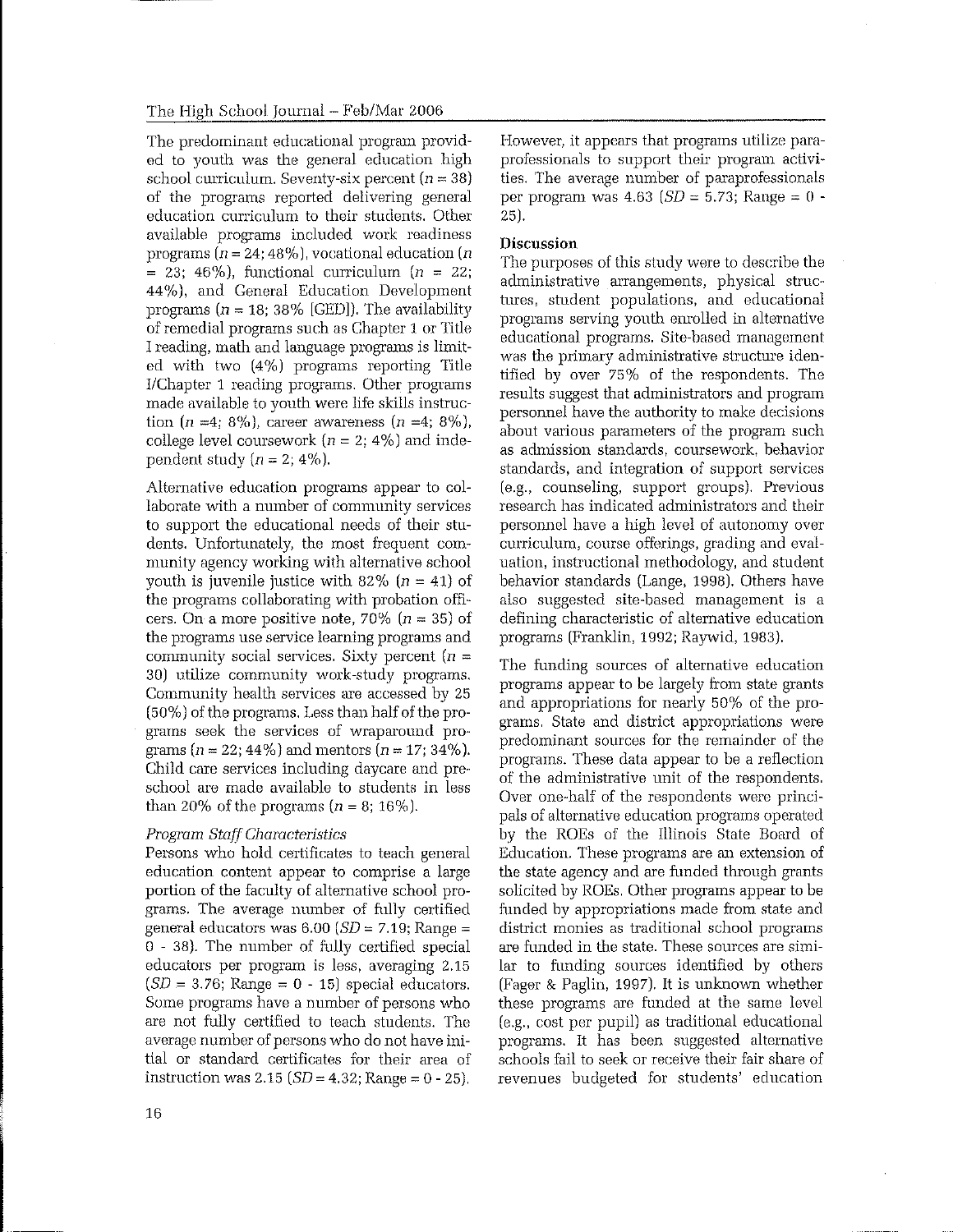when compared to the expenditures per pupil in traditional schools. For example, the calculation of the cost per pupil of traditional schools **include costs for several administrators (e.g.,**  principals, athletic directors), counselors, and extra-curricular activities (e.g., sports, band) of traditional schools (Gregory, 2001). Findings from a survey of Minnesota alternative school administrators indicated nearly one-third of the administrators cited concerns about funding and budgeting over the foreseeable two-three year period (Lange, 1998).

A majority of the principals of alternative education programs reported their programs were operated in a separate physical facility from the traditional school. The responding principals rated their physical facilities slightly above **average, yet accessibility to academic supports**  such as libraries and science labs were negligible for a large percentage of the programs. The inadequacy of physical facilities has been identified as an on -going concern by other researchers (Gregory, 2001; Lange, 1998). Alternative school facilities are often "hand-medown" buildings and may not meet the physical needs of an innovative educational program (Gregory, 2001). Nearly half(42%) of the administrators of alternative education programs in Minnesota identified physical facilities includ**ing space and location as the Inost critical issue**  facing their programs in the next two-three years (Lange, 1998), Certainly, as alternative **education programs are serving increasing**  numbers of students, attention should be tmned to securing physical facilities that meet the space, location, and educational needs for effi**cient and effective educational programming.** 

Efforts to increase the school involvement of parents of alternative school youth appear to be limited to approximately one-third of the reporting programs. The absence of such efforts may be linked to perceptions students do not want their parents involved in their education (Dettmer, Thurston, & Dyck, 2005). However, previous research has suggested alternative school youth perceive their parents as not supportive or involved in their activities (Weist, Wong, Cervantes, Craik, & Kreil, 2001), Yet, more than one-quarter  $(27.8\%)$  of youth who

attended alternative schools reported their persistence in school was related, in part, to supportive family and peer relationships (May & Copeland, 1998). Thus, program administrators **and others 1nay need to utilize innovative**  strategies to involve parents and other family **rnernbers in the program's educational activities**  and to support students' successful completion of secondary school.

**On the average, the students attending alternative programs in the state appear to be largely**  high school age children who attend small programs(< 100 students). These data are similar to **previous research reporting that the average**  chronological age of youth attending alternative schools was 15 years of age (Carpenter-Aeby, Salloum, & Aeby, 2001; Escobar-Chaves, Tortolero, Markham, Kelder, & Kapedia, 2002). Other national data have reported 88-92% of the alternative school programs are at the secondary school level, which are consistent with the findings of this study (Kleiner et al., 2002). These data suggest these schools are often the "last chance" before students are able or decide to leave school without a high school diploma.

The principal etlmic group served by alternative schools as reported by the principals **appears to be Caucasian youth. Previous**  research has been conflicting about the predominant ethnic group of students being served **in alternative education programs (Franklin,**  1992). An early review of the research examining the characteristics of alternative school populations indicated that a majority (approximately 60%) of the youth were Caucasian (Deal & Nolan, 1978). Whereas, Duke and Muzio (1978) reported that findings of a review of programs, 40% of the youth served in alternative schools were Black youth. A more recent review of the **characteristics of alternative education pro**grams indicated that predominant population of alternative school populations were representative of the demographics of their communities (Foley & Pang, 2004). For example, 55% of the students enrolled in an alternative school located in a predominant Latino community were Latino with remaining youth identified as Black (33%) and other ethnic groups (10.5%) (Escobar-Chaves et al., 2002).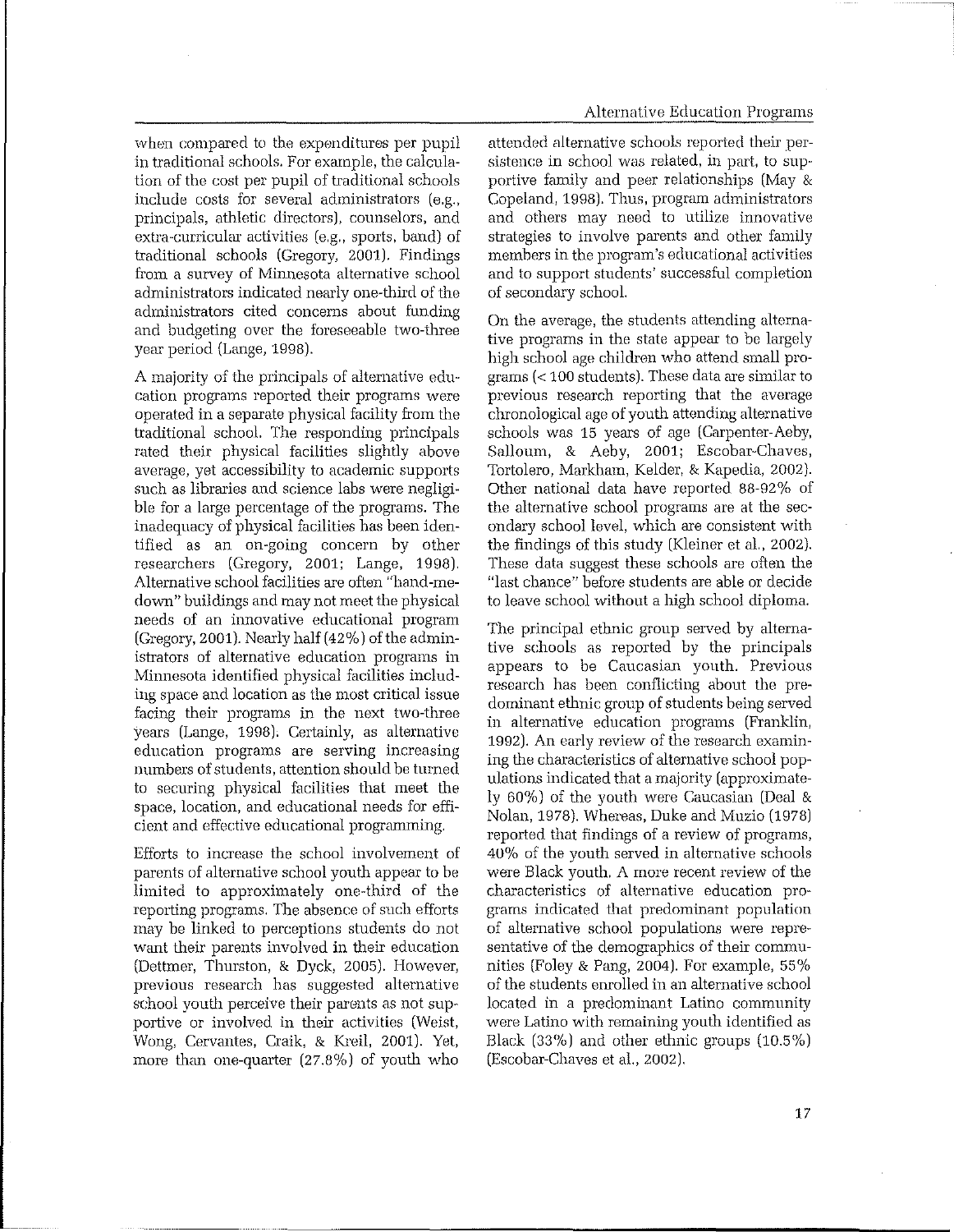**The alternative education progrmns appear to serve large portions of youth with disabilities,**  predominantly youth with emotional and behavior disorders. Other disabilities such as learning disabilities, mild mental impairment, and attention deficit disorders with and without hyperactivity appear to comprise smaller portions of the student population. These data may be inflated by the inclusion of special education programs serving youth for whom alter**native education progrmns have been identified**  as an appropriate educational placement. National data suggest approximately 12% of the student population in alternative schools are students with disabilities (Kleiner et al., 2001). Certainly, the education programs of alternative education programs will have to incorporate special education services to meet the educational needs of youth with disabilities.

History of social-emotional problems, truancy problems, and home school referral were the three most frequently reported admission criteria for entry into alternative school programs. The admission criteria are similar to criteria cited in a national survey of alternative schools. Findings from that survey indicated approximately 50% of the school districts reported physical aggression (52%), chronic truancy (51%), and verbal dismptive behavior (45%) as **criteria for removal of a student frorn a general**  education program (Kleiner et al., 2001). Likewise, youth attending altemative schools have reported their placement was most often for absenteeism  $(57%)$ , low academic performance (47%), suspensions and expulsions (35%), and classroom behavior problems (27%) (Saunders & Saunders, 2001-2002).

General education curriculum was the predominant curriculum provided to students attending alternative education programs. Nationally, **general education curriculum was also reported**  as the predominant program offered to youth in alternative education programs [Kleiner et al., 2001). Certainly, a number of factors may be considered when choosing to follow the standard general education curriculum. These factors may include the state and district requirements for obtaining a high school diploma, state learner standards, and the requirements of the No Child Left Behind legislation. However, the

lack of academic supports (e.g., science labs, computer labs, libraries) may suggest the **integrity of state learner standards and academic expectations are being comprised for these**  youth. Failure to meet the academic demands of state-mandated standards has implications for students who transition back into their traditional schools. Such students may not have **acquired the necessary academic preskills to**  advance through the remainder of their high **school curricuhun or 1neet academic progress**  standards of the federal legislation, No Child Left Behind. Others have also voiced similar concerns for the academic preparedness and expectations of youth enrolled in alternative education programs (Kraemer & Ruzzi, 2001; Lehr & Lange, 2003).

In contrast, nearly half of the programs provid**ed work readiness and vocational education to**  facilitate student's success in seeking and **retaining employment. Likewise, a similar per**centage (48%) of the alternative schools in the country also provided vocational education or skills training to their students. Previous research has shown that youth with (Benz, Lindstrom, & Yarnoff, 2000) and without disabilities (Black et al., 1996) who have vocational education (e.g., work readiness, employment **experience) appear to have more success**  obtaining and maintaining employment.

The collaboration by alternative education programs with community-based agencies appears to be primarily focused with juvenile justice agencies and community partners for service learning projects, community work-study opportunities, and community mental health services. The percentage of alternative schools involved with these agencies is reflective of the findings of a national survey of alternative education programs. Nationally, 84% of the alternative education programs collaborate with juvenile justice and 65% are engaged with health and human services agencies. The predominance of service learning and work-study programs among alternative education programs may be a reflective of adopted program guidelines which stipulated programs were to include community resources including workstudy programs (Illinois State Board of Education, n.d.). Surprisingly, loss than half of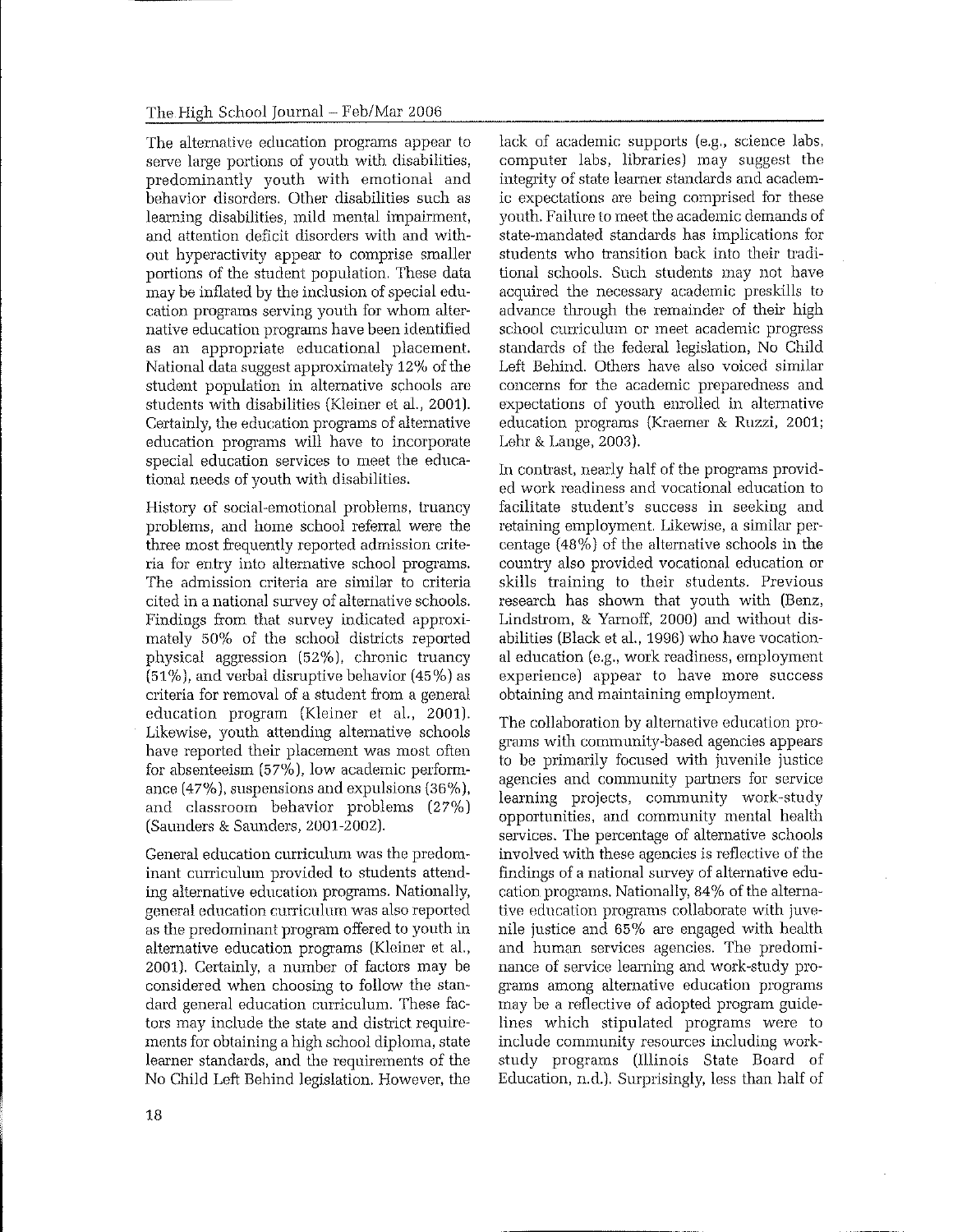the programs access wraparound services. Over the past 10 years, Illinois has developed an extensive network of local area networks which implement local wraparound services which are primarily geared toward youth and their families whom are experiencing significant well-being issues (Illinois Department of Child and Family Services, n.d.). Previous research has snggested wraparound services provide the necessary support for youth to allow them to develop appropriate skills. juvenile delinquents who received wraparound services when compared to those receiving conventional services  $(e.g., comseling, substance abuse treatment,$ tutoring) missed less school, were suspended from school less often, did not run away from home as frequently, less assaultive, less likely to be picked up by the police, and more likely to have a job (Carney & Buttell, 2003).

The professional qualifications of the educators serving youth in alternative schools appears to be certified secondary education teachers with the support of special educators. However, this student population has a percentage of youth who are disabled or characteristically similar to youth with disabilities. Previously, researchers have reported high school teachers who have more special education knowledge, training, and experience with students with disabilities appear to be related to positive attitudes toward students with disabilities and teaching students with disabilities (Scruggs & Mastropieri, 1996; Van Reusen, Shoho, & Barker, 2000-2001). Given that many of the youth have experienced academic and behavioral difficulties, it may be beneficial for alternative education program administrators and educators of such programs to have a strong background in special education.

## *Implications*

*Research.* The findings from this study suggest a number of areas for future research. First, data describing the outcomes of youth who have attended alternative schools will be valuable to program development. Among the issues to be investigated are students' outcomes for employment [e.g., length of employment, type of employment), educational outcomes (e.g., enrollment in postsecondary institutions; completion of degree programs), and community

involvement (e.g., participation in community organizations; contacts with police). These data may be instrumental in developing or focusing program components to meet the academic, vocational, and social needs of youth attending alternative schools.

Related to the outcomes of youth, research is needed to describe the rate among alternative youth earning either a high school diploma or a GED certificate. These schools are operating in buildings that appear to have limited or no access to facilities to provide the same or similar opportunities accessed by in youth in traditional school programs. Among the issues to be addressed include alignment of the general education curriculum of alternative schools with state learner standards, student performance on state assessment measures of student performance, and alternative school students' level of achievement compared to traditional school youth.

Given a percentage of these youth are in elementary and middle school, future research may be focused on developing appropriate programming to serve younger youth enrolled in alternative school programs. While a majority of the youth are of high school age, a sizeable population of younger youth are being served in alternative school programs [Kleiner et a!., 2001). Resemch is needed to examine appropriate educational programs for these youth to facilitate successful adjustment back to their home schools to complete their secondary school education. If they remain in alternative education programs, investigation of appropriate transition planning activities may be necessary to facilitate a successful move to post-secondary education or employment.

*Practice.* The results of this survey have a number of implications for practice. An initial implication is the lack of accessibility to appropriate resources to provide educational experiences similar to students in the traditional school program. A sizeable number of principals reported no or limited accessihility to key tools such as libraries, science laboratories, and computer labs, yet indicated they were providing the general education curriculum. It appears administrators and other policymakers may need to review the academic resources being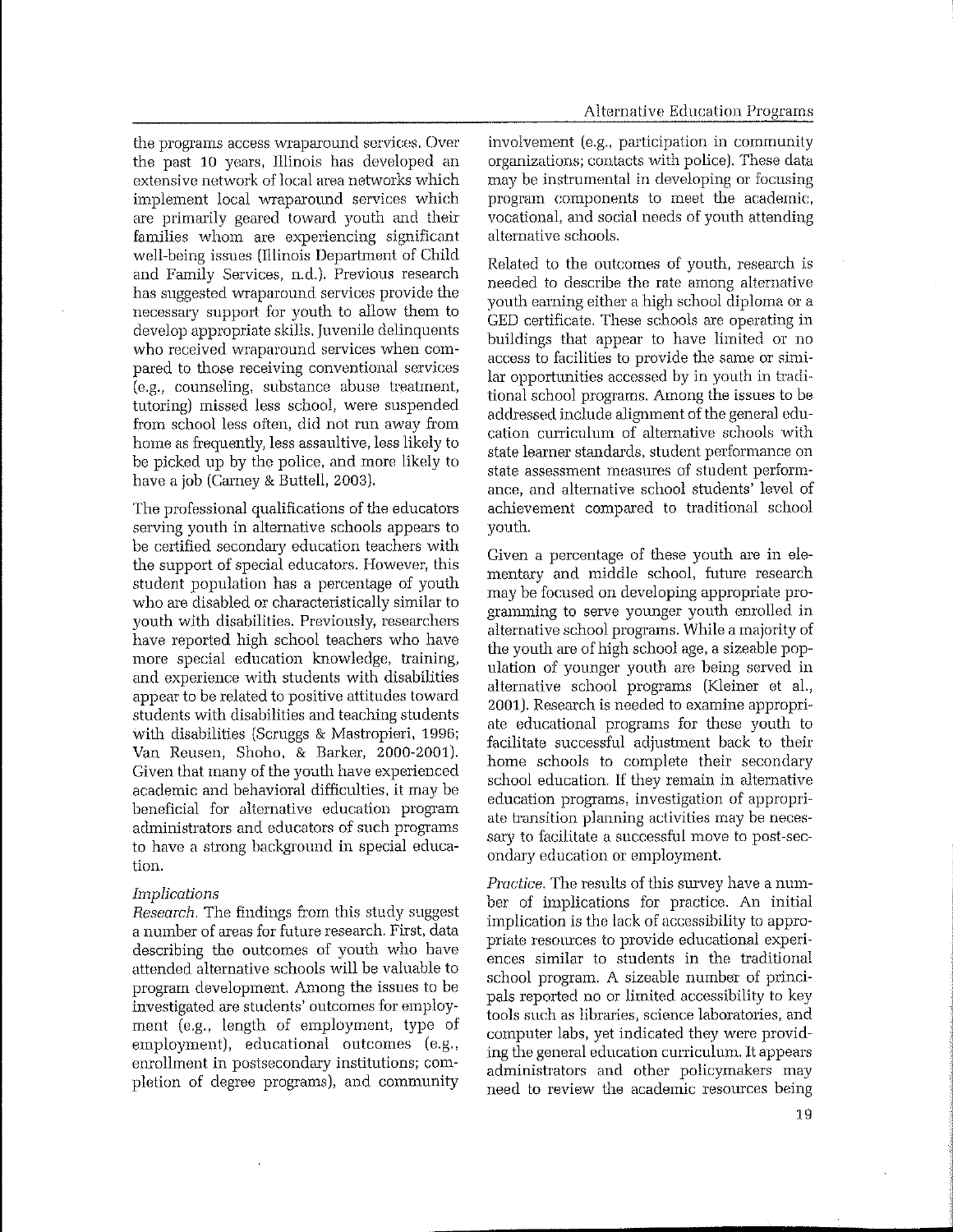provided to students in alternative schools to assure they have the necessary resources to allow them to achieve the state learner standards.

Previous research has suggested parental involvement is one of the key factors in alternative education students persisting in school aud achieving either their high school diploma or GED cettificate (May & Copeland, 1998). The findings from this study suggest approximately one-third of the programs have opportunities for parents to participate in their child's education. It appears seeking innovative methods of involving parents in their child's education may be beneficial to supporting the child in the completion of his/her secondary education. For example, consideration may he given to alternative communication strategies for conveying student successes, working with the child and his parents through self-directed transition plans, or the use of family-centered approaches such as wraparound services to support the student in the school environment.

The academic and social-emotional characteristics of the alternative school population may suggest a role for community-based services such as wraparound programs. These programs, which assist the child and family in accessing support systems necessary for the youth to be successful in school and community, may be a valuable component to meeting the diverse needs of youth attending alternative schools.

Finally, alternative school youth appear to have a diverse set of academic and social-emotional characteristics which require highly skilled and effective educators. General and special educators teaching alternative school youth may need to develop knowledge of the general education curriculum and the GED curriculum as well as effective behavior management strategies such as positive behavior supports. ln addition, educators vvill need an awareness of the school and community resources available to support the diverse needs of youth such as health care services, substance abuse treatment programs, serv~ ice learning opportunities, and social service agencies. A second set of skills for alternative school educators appears to be comrnunication and collaboration skills to work with related service school personnel, community-based

professionals, and students and their families. These skills are necessary to guide the design of appropriate educational programs and to identify and implement the necessary supports for students to complete their secondary school program and/or transition to desired school or post-school outcomes.

#### References

- Benz, M. R., Lindstrom, L., & Yovanoff, P. (2000). Improving graduation and employment outcomes of students with disabilities: Predictive factors and student perspectives. *Exceplionol Children,* 66(4), 509- 529.
- Black, T. H., Brush, M. M., Grow, T. S., Hawes,]. H., Henry, D. S., & Hinkle, R. W., Jr. (1996). National bridge transition program follow-up study. *Journal of Correctional Education, 47,* 4-12.
- Carney, M. M., & Buttell, F. (2003). Reducing juvenile recidivism: Evaluating the wraparound services model. *Research on Social Work Practice*, 13, 551-568.
- Carpenter-Aeby, T., Salloum, M., & Aeby, V. G. (2001). A process evaluation of school social work services in an disciplinary alternative educational program. *Children and Schools,* 23(3), 171-181.
- Deal, T. E., & Nolan, R. R (1978). Alternative schools: A conceptual map. *School Review,* 29, 29-49.
- Dettmer, P., Thurston, L. P., & Dyck, N.J. (2005). *Consultation, collaboration and teamwozk for students with special needs* (5th ed.). Boston: Allyn and Bacon.
- Duke, D. L., & Muzio, I. (1978). How effective are alternative schools? A review of recent evaluations on reports. *Teacher College Record*, 79, 461-484.
- Escobar-Chaves, S. L., Tortolero, S. R., Markham, C., Kelder, S. H., & Kapadia, A. (2002). Violent behavior among urban youth attending alternative schools. *Journal of School Health,* 79(4), 293-297.
- Foley, R. M. & Pang, L. (2004). *Demographic, academic, and behavioral characteristics of youth attending alt.ernative schools/programs:* A *slalus report.*  Manuscript submitted for publication..
- Franklin, C. (1992). Alternative school programs for atrisk youths. *Social Work in Education*, 14(4), 239-252.
- Gregory, T. (2001). Fear of success? Ten ways alternative schools pull their punches. *Phi Delta Kappan, 82,*  577-581.
- Illinois Depmtment of Child and Family Services (n.d.). Wraparound and LANS. Retrieved October 15, 2004 from http://www.state.il.us/dcfs/otherServices/ index.shtml
- Illinois State Board of Education (n.d.). *Illinois Regional Safe Schools Program.* Retrieved September 17, 2004 from http://www.isbe.net/learnoppt/rsspweb.htm
- Kleiner, B., Porch, R., & Farris, E. (2002). *Public alterna*tive schools and programs for students at risk of edu*cation failure:* 2000-01 (NCES 2002-004). U.S. Department of Education, Washington, DC: National Center for Education Statistics.
- Kraemer, J., & Ruzzi, B. (2001). Alternative education cannot be left behind. *Education Week*, 21(6), 43, 56.
- Lange, C. (1998). Characteristics of alternative schools and programs serving at-risk students. *High School Journal,* 81(4), 183-198.